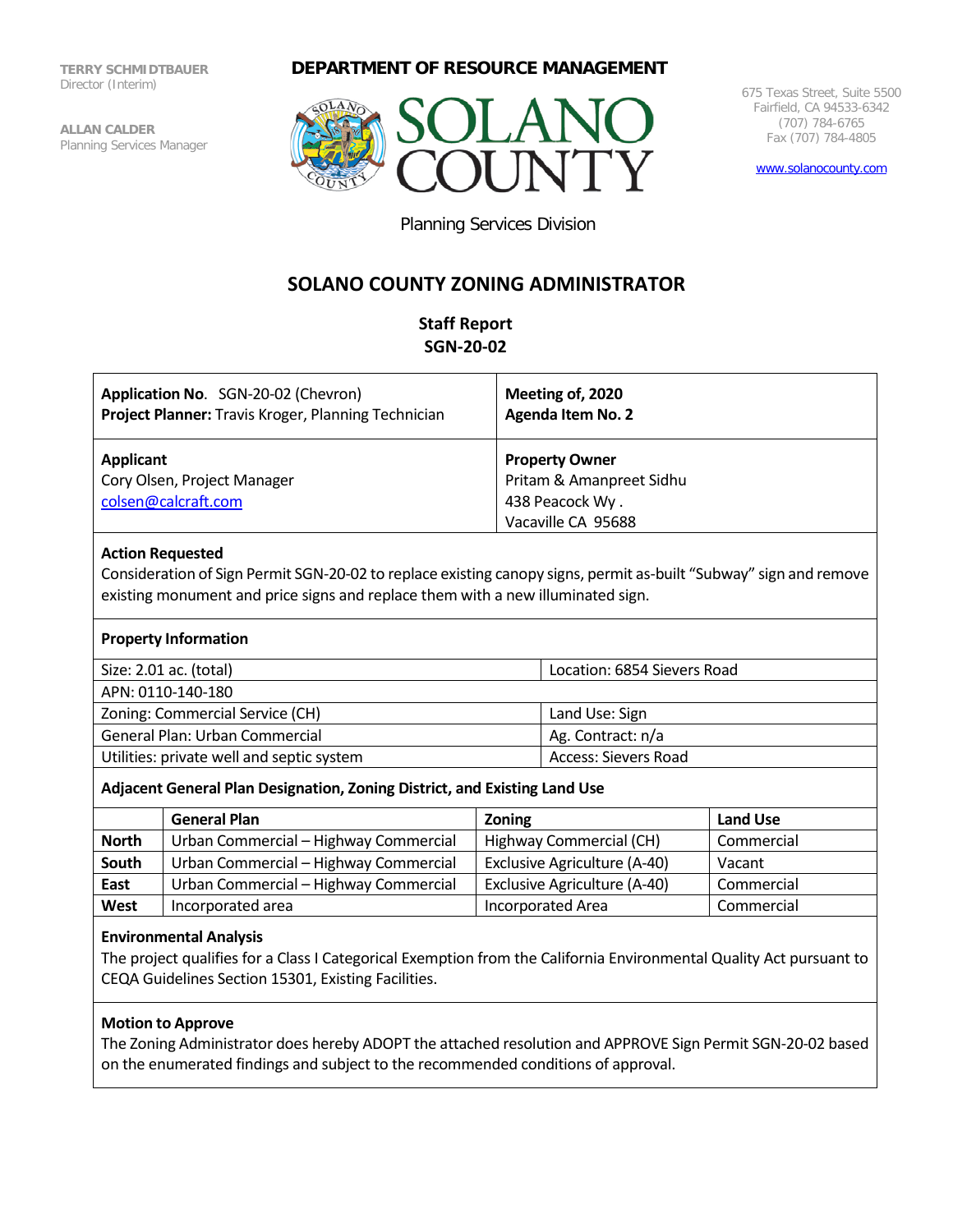#### **PROJECT DESCRIPTION**

The applicant has applied for a Sign Permit to replace existing canopy signs, permit as-built "Subway" sign and remove existing monument and price signs and replace them with a new illuminated sign adjacent to the driveway. Most of the existing signage was permitted by Sign Permit SGN-04-02, with the exception of the existing freestanding price sign and the larger illuminated LED panel mounted to the tall freeway sign. The new monument sign to replace the existing monument sign and free-standing price sign is also not included in the original approval.

#### **LAND USE CONSISTENCY**

 The parcel is designated Urban Commercial by the Solano County General Plan Land Use Diagram. Urban Commercial is for properties which will ultimately develop in an incorporated city. The property has developed historically under its Highway Commercial (CH) District zoning classification which is not consistent with the Urban Commercial general plan designation. The CH Zoning District and the existing development pre-date the general plan. Since the City of Dixon is not ready to annex this area for further development, the County continues to permit development consistent with the Highway Commercial Zoning District regulations. The commercial service uses would be consistent with urban commercial type uses in terms of traffic circulation, population density and intensity and other characteristics of commercial land uses.

The subject site is zoned Highway Commercial (CH). Within this district, Automobile Service Stations are allowed by right subject to Section 28.74.10(A) of the Solano County Code. These general requirements address access and setbacks.

#### **ENVIRONMENTAL ANALYSIS**

The project qualifies for a Class I Categorical Exemption from the California Environmental Quality Act pursuant to CEQA Guidelines Section 15301, Existing Facilities.

## **RECOMMENDATION**

Staff recommends that the Zoning Administrator **ADOPT** the mandatory and suggested findings, and **APPROVE** SGN-20-02, subject to the recommended conditions of approval.

#### **SIGN PERMIT MANDATORY FINDINGS**

**1. The proposed signage does not exceed the standards of Sections 28.96.060 (Zoning District Sign Standards) and 28.96.070 (Standards for Specific Types of Signs), and is of the minimum size and height necessary to enable motorists and pedestrian to readily identify the facility or site from a sufficient distance to safely and conveniently access the facility or site.**

Within the Highway Commercial (CH) zoning district, freestanding and wall mount are allowed sign types. Signage is limited to a maximum 200 square feet. Freestanding signs are limited to a maximum of 6 feet tall. The applicant has applied for a Sign Permit to replace existing canopy signs, permit as-built "Subway" sign and remove existing monument and price signs and replace them with a new illuminated sign adjacent to the driveway.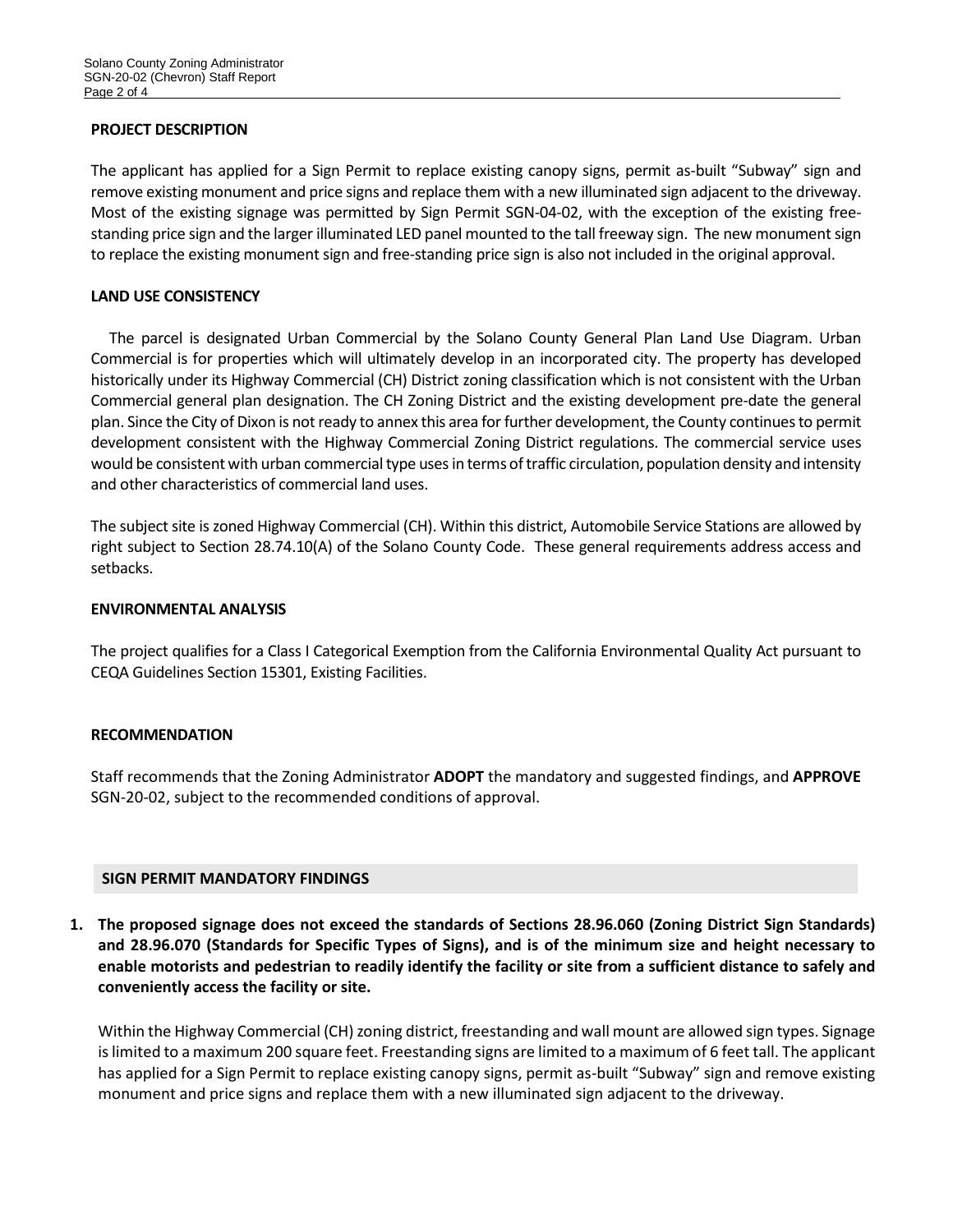The freestanding sign will be installed to the left of the driveway on Sievers Road, and the other signage will replace existing signs on the gas station canopy. The signage will alert motorists of the business from a sufficient distance to safely and conveniently access the site.

**2. The size, location, and design of the sign are visually complementary and compatible with the size and architectural style of the primary structures on the site, any prominent natural features of the site, and structures and prominent natural features on adjacent properties on the same street in the immediate vicinity.**

The proposed signage is complementary and compatible with the character of the existing site.

**3. The proposed sign is in substantial conformance with the sign design criteria provided in Section 28.96.050 (D) and (E) of the Sign Regulations.**

The proposed signs meet the pertinent standards regarding design and illumination as set forth in Sections 28.96.050 (D) and (E) of the Solano County Zoning Ordinance.

#### **ADDITIONAL FINDINGS**

**1.** The project qualifies for a Class I Categorical Exemption from the California Environmental Quality Act pursuant to CEQA Guidelines Section 15301, Existing Facilities.

#### **RECOMMENDATION**

Department staff recommends that the Zoning Administrator **ADOPT** the mandatory findings, and **APPROVE** Sign Permit application SGN-20-02, based on the findings enumerated herein, and subject to the conditions of approval incorporated in this report.

#### **CONDITIONS OF APPROVAL**

#### **General**

- 1. All signage shall be established in accord with the application materials submitted with Sign Permit application SGN-20-02 filed March 27, 2020 and revised plans submitted June 29, 2020 and as approved by the Solano County Zoning Administrator.
- 2. Any expansion or change in the project; including size, type, or location of signage may require application for a new or revised sign permit.
- 3. The permittee shall remain in compliance with the Sign Regulations as set forth in Section 28.96 of the Solano County Zoning Ordinance.
- 4. The gas station business will maintain a current Solano County Business License for as long as the business remains in operation.

#### **Building and Safety Division**

5. Prior to any construction or improvements taking place, a Building Permit Application shall first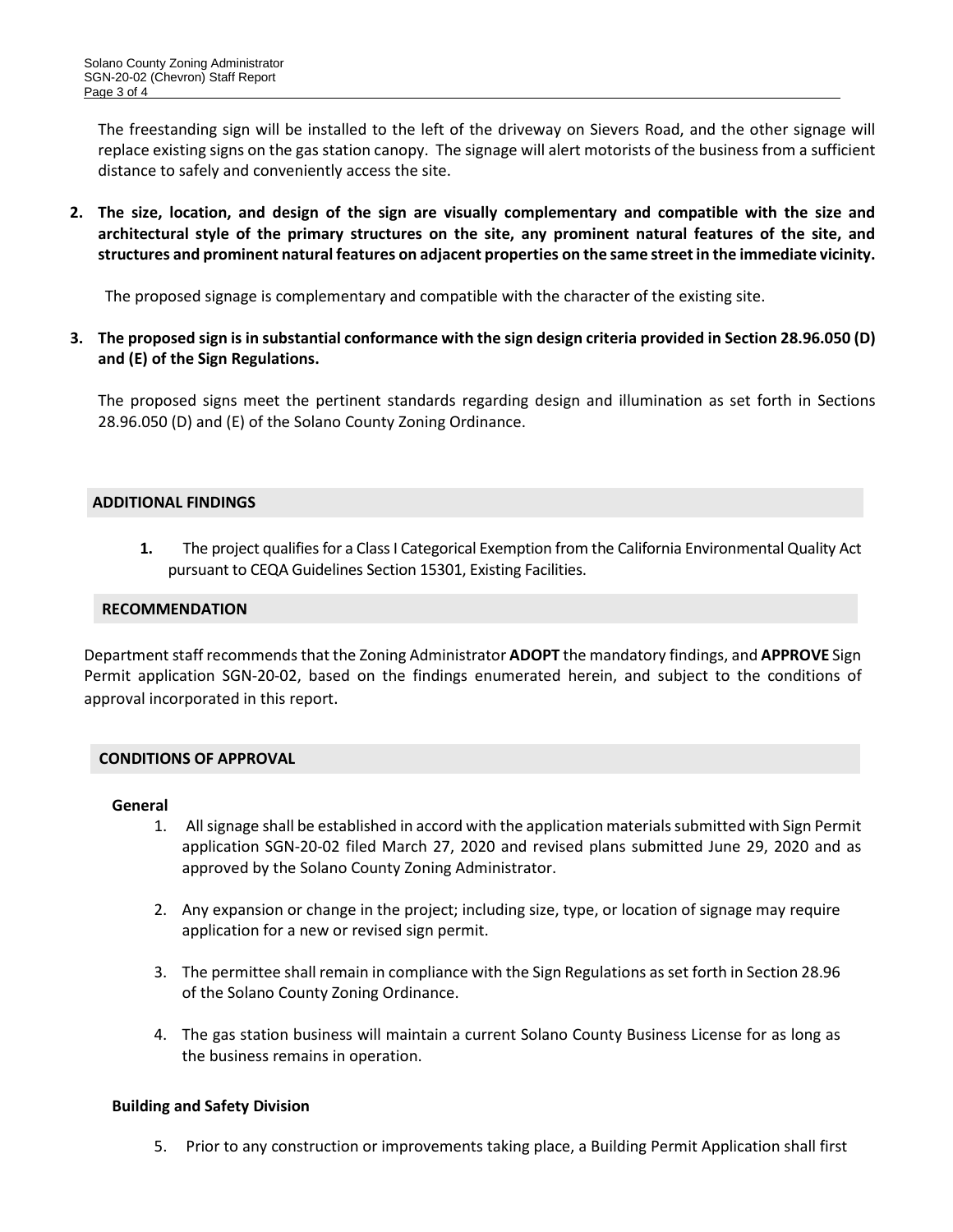be submitted as per the 2016 California Building Code, or the most current edition of the code enforced at the time of the building permit application. "Any owner or authorized agent who intends to construct signs taller than 6 feet or installation of electrical system shall first make application to the building official and obtain the required permit.

## **Public Works Division**

- 6. The monument sign at the Sievers Road driveway, as well as any other signs, shall not obstruct the sight distance for vehicles entering Sievers Road from the property's driveway access. The sight distance from the property access shall be maintained in accordance with Section 405.1 "Corner Sight Distance" of the latest Caltrans Highway Design Manual.
- 7. Verification from a California Licensed Land Surveyor that the proposed monument sign is not encroaching into the right of way for Sievers Road.

#### **Environmental Health Division**

8. No Conditions

## **Attachments**

- A Draft Resolution
- B Assessor's Parcel Map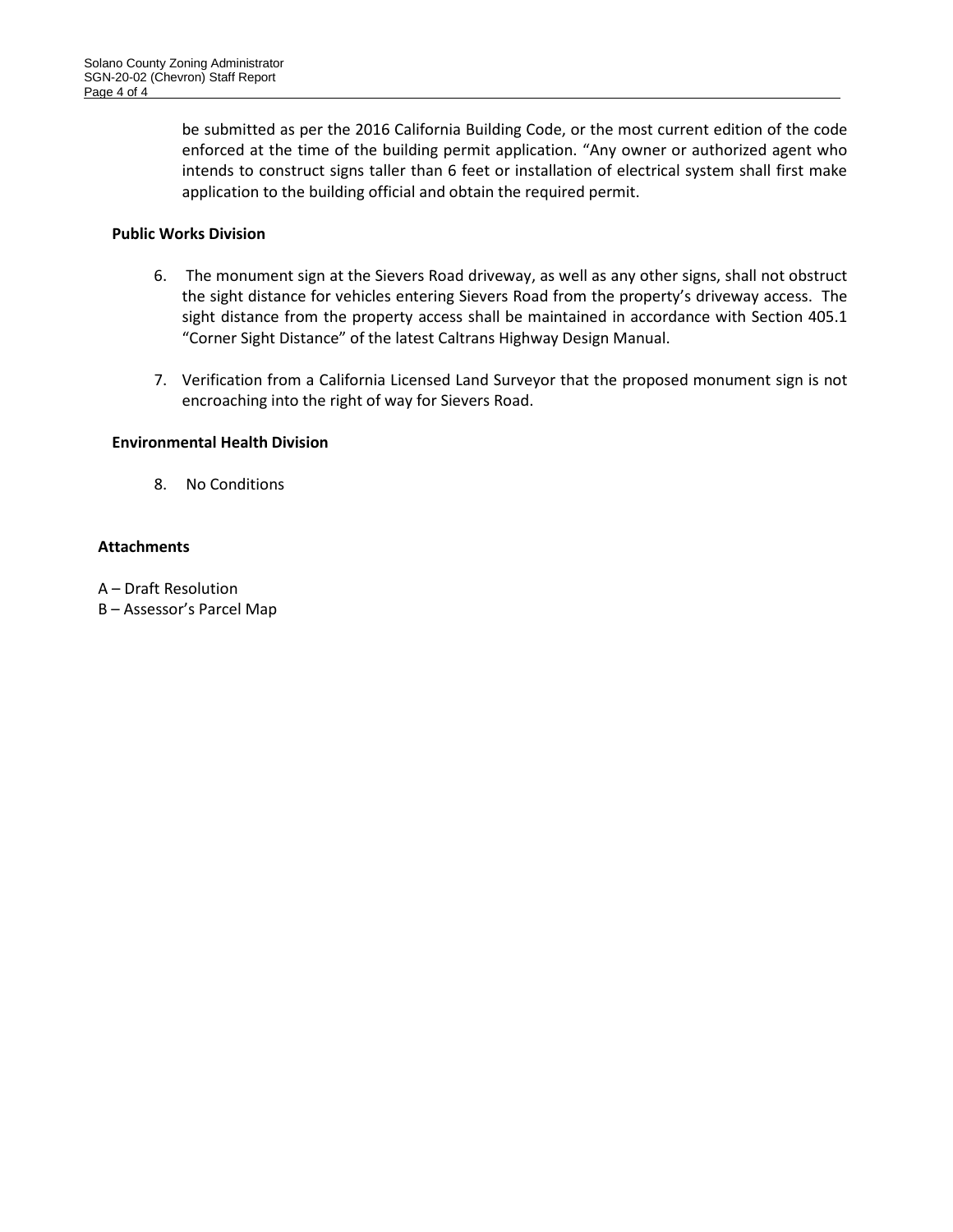# **SOLANO COUNTY ZONING ADMINISTRATOR RESOLUTION NO.**

 **WHEREAS**, the Solano County Zoning Administrator has considered Sign Permit Application No. SGN-20-02 of Chevron to remove the existing price sign and replace with a new monument sign, and replace signage throughout the site with updated versions located at 6854 Sievers Road, directly adjacent to the City of Dixon in the Highway Commercial (CH) zoning district, APN 0110-140-180 and;

**WHEREAS**, said Zoning Administrator has reviewed the report of the Department of Resource Management and heard testimony relative to the subject application at the duly noticed public hearing held on August 20, 2020, and;

**WHEREAS**, after due consideration, the Zoning Administrator has made the following findings in regard to said proposal:

**1. The proposed signage does not exceed the standards of Sections 28.96.060 (Zoning District Sign Standards) and 28.96.070 (Standards for Specific Types of Signs), and is of the minimum size and height necessary to enable motorists and pedestrian to readily identify the facility or site from a sufficient distance to safely and conveniently access the facility or site.**

Within the Commercial Service (CS) zoning district, freestanding and wall mounted are allowed sign types. Signage is limited to a maximum 200 square feet. Freestanding signs are limited to a maximum of 6 feet tall. The applicant has applied for a Sign Permit to replace existing canopy signs, permit asbuilt "Subway" sign and remove existing monument and price signs and replace them with a new illuminated sign adjacent to the driveway.

Most of the existing signage was permitted by Sign Permit SGN-04-02, with the exception of the existing free-standing price sign and the larger illuminated LED panel mounted to the tall freeway sign. The new monument sign to replace the existing monument sign and free-standing price sign is also not included in the original approval. The signage will alert motorists of the business from a sufficient distance to safely and conveniently access the site.

**2. The size, location, and design of the sign are visually complementary and compatible with the size and architectural style of the primary structures on the site, any prominent natural features of the site, and structures and prominent natural features on adjacent properties on the same street in the immediate vicinity.**

The proposed signage is complementary and compatible with the character of the existing site.

**3. The proposed sign is in substantial conformance with the sign design criteria provided in Section 28.96.050 (D) and (E) of the Sign Regulations.**

The proposed signs meet the pertinent standards regarding design and illumination as set forth in Sections 28.96.050 (D) and (E) of the Solano County Zoning Ordinance.

## **ADDITIONAL FINDINGS**

**BE IT THEREFORE RESOLVED,** that the Zoning Administrator has approved Sign Permit Application No. SGN-20-02 subject to the following recommended conditions of approval: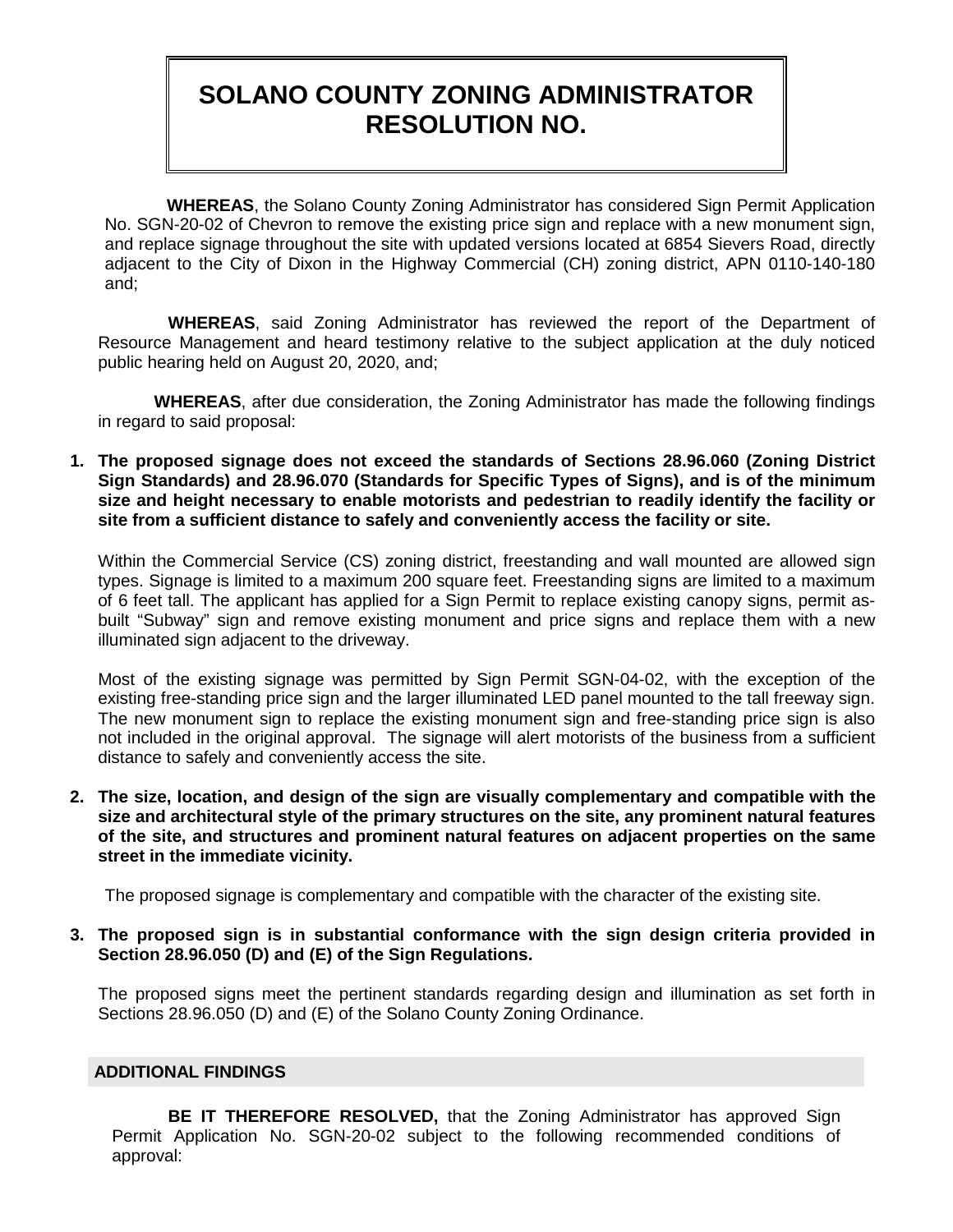## **General**

- 1. All signage shall be established in accord with the application materials submitted with Sign Permit application SGN-20-02 filed March 27, 2020 and revised plans submitted June 29, 2020 and as approved by the Solano County Zoning Administrator.
- 2. Any expansion or change in the project; including size, type, or location of signage may require application for a new or revised sign permit.
- 3. The permittee shall remain in compliance with the Sign Regulations as set forth in Section 28.96 of the Solano County Zoning Ordinance.
- 4. The gas station business will maintain a current Solano County Business License for as long as the business remains in operation.

## **Building and Safety Division**

5. Prior to any construction or improvements taking place, a Building Permit Application shall first be submitted as per the 2016 California Building Code, or the most current edition of the code enforced at the time of the building permit application. "Any owner or authorized agent who intends to construct signs taller than 6 feet or installation of electrical system shall first make application to the building official and obtain the required permit.

## **Public Works Division**

- 6. The monument sign at the Sievers Road driveway, as well as any other signs, shall not obstruct the sight distance for vehicles entering Sievers Road from the property's driveway access. The sight distance from the property access shall be maintained in accordance with Section 405.1 "Corner Sight Distance" of the latest Caltrans Highway Design Manual.
- 7. Verification from a California Licensed Land Surveyor that the proposed monument sign is not encroaching into the right of way for Sievers Road.

## **Environmental Health Division**

8.No Conditions

I hereby certify that the foregoing resolution was adopted at the regular meeting of the Solano County Zoning Administrator on August 20, 2020

## TERRY SCHMIDTBAUER, INTERIM DIRECTOR RESOURCE MANAGEMENT

Allan Calder Zoning Administrator